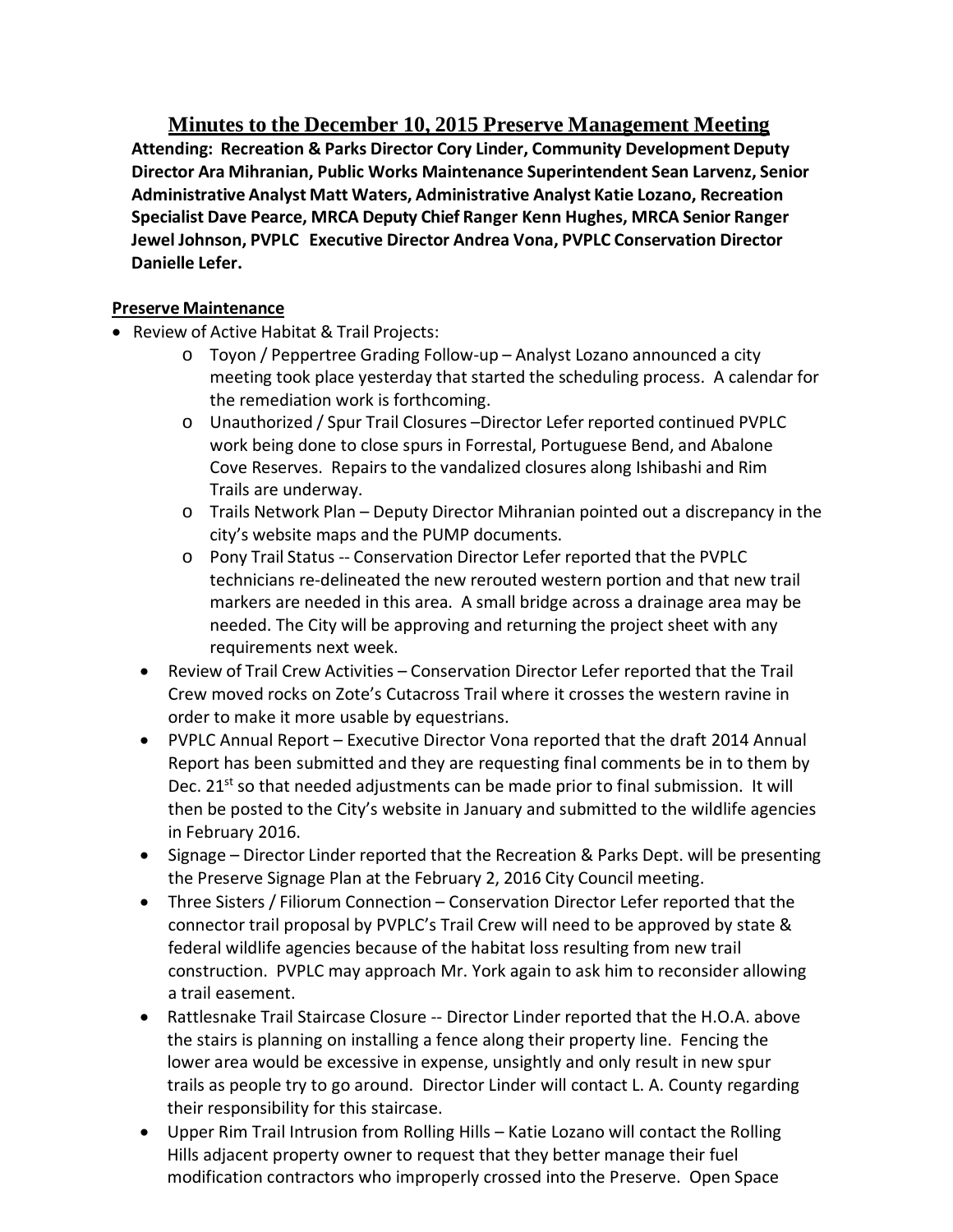Mgt. will consider placing new *No Access* signage in this area.

- Vehicles Improperly Accessing Alta Vicente No longer a significant issue.
- Grant Contracts / Opportunities Director Lefer reported that the grants from Los Angeles County are being processed with issues regarding deeds being sorted out.
- City Preserve Maintenance / Public Use Logs Distributed. The issue of excessive noise from trail users was discussed. Currently, without a definite ordinance regarding noise in the Preserve, MRCA will make contact with patrons using loud radios.

## **Preserve Operations**

- Rain Closure Policy Specialist Pearce presented a plan for Preserve closure due to rain. It is decided to accept this plan with the modifications to signage to allow for other weather conditions, and with an altered closure plan for Ocean Trails Reserve which will involve coordination with Trump National Golf Club staff. Specialist Pearce will finalize the plan and begin acquisition of materials.
- Review of Utility Access Conservation Director Lefer will follow up with Community Development for information on the utility companies accessing the Preserve.
- Ranger Report Ranger Johnson introduced Deputy Chief Ranger Kenn Hughes, who will be the City's new liaison with MRCA. She reported that red locks put on some Preserve entry gates are from Los Angeles Co. Fire Dept., that trail usage is up in Filiorum, that the Ranger patrols are moving uphill in Portuguese Bend and that MRCA met with PVPLC to discuss better signage at some problem trail junctions.
- Enforcement Priorities MRCA will remain focused in Portuguese Bend, Forrestal, and Filiorum. MRCA will watch for more trail closure vandalism. MRCA will watch the coast during the upcoming high surf advisory.
- Review of Volunteer Trail Watch Reports No report.
- Targeting Focused Areas for Team Solutions No report.
- Preserve Projects A project sheet for the Pony Trail modifications is circulating, and one for the Toyon remediation will be circulated next week.
- Photography permits / enforcement Conservation Director Lefer reported a professional wedding photographer working off trail at Pelican Cove. It was determined that there are sufficient policies in place to enforce against off-trail activity or lack of permitting.
- Rim & Ishibashi Trails fence vandalism MRCA and VTW will observe these areas to watch for/counter more vandalism.
- Preserve Staffing Update Administrative Analyst Lozano reported that job announcements have been sent out and the Recreation & Parks Dept. hopes to begin filling these positions in January 2016.
- Superintendent Larvenz reported that based on the recent meeting between the City, PVPUSD, and AYSO, the Forrestal Dr. gate will normally remain closed.

## **Announcements**

- Quarterly Preserve Public Forum: Dec. 16, 2015
- Monthly Recreation and Parks/Volunteer Trail Watch Meeting: Dec. 22, 2015
- Quarterly Volunteer Trail Watch Meeting: Jan. 13, 2016
- Meet with PVP Horsemen's Association: Date Pending